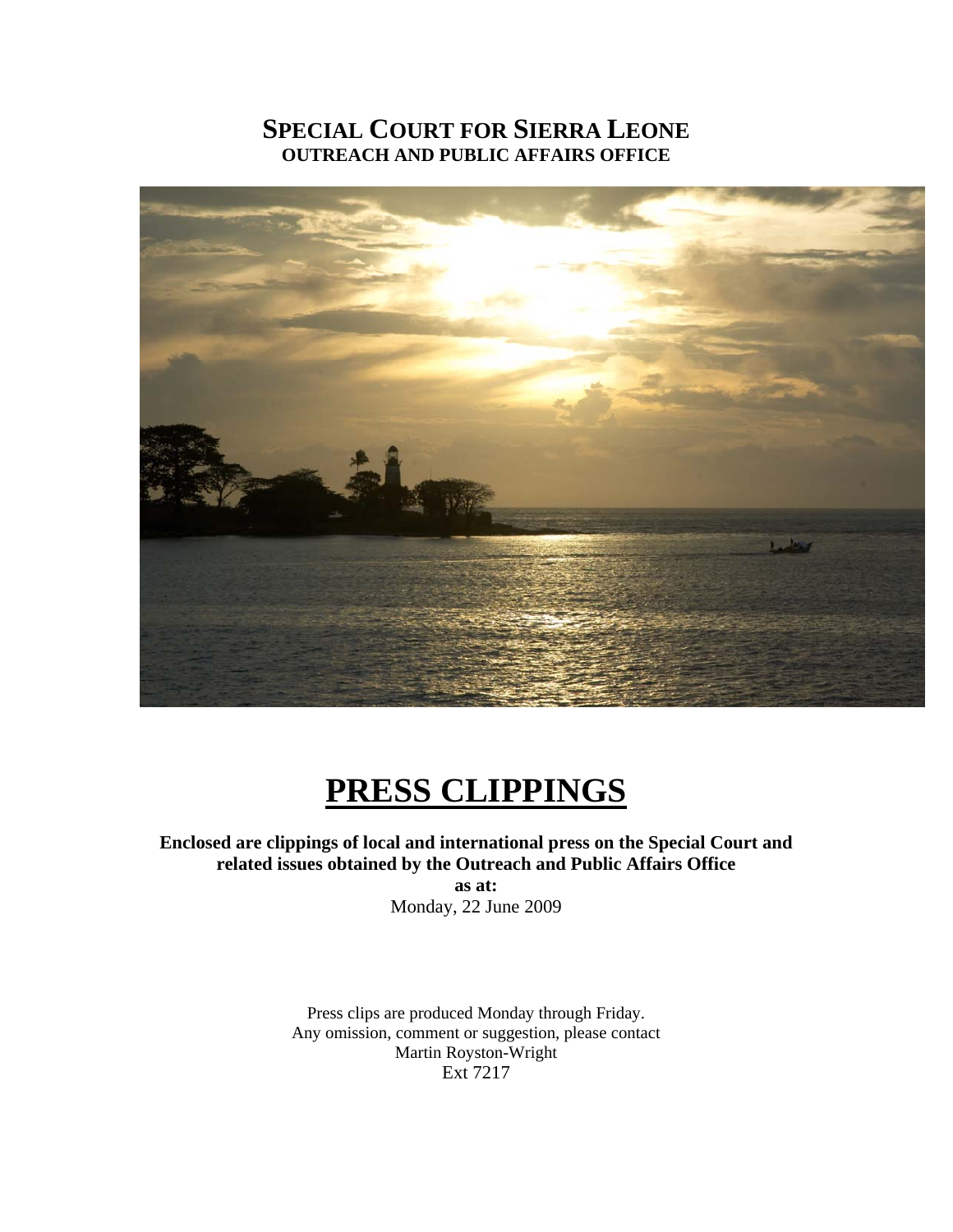| <b>International News</b>                                                                      |            |
|------------------------------------------------------------------------------------------------|------------|
| Date Set for Former President Charles Taylor's Defence At UN-Backed Trial / UN News            | Page 3     |
| TRC Delegates Want Prosecution for Perpetrators of Conflict / Star Radio                       | Page 4     |
| UNMIL Public Information Office Media Summary / UNMIL                                          | Pages 5-7  |
| Another No Show for Stanisic / <i>Institute for War and Peace Reporting</i>                    | Pages 8-9  |
| ICC Bashir Arrest Warrant Will Undermine Sudan's CPA / Sudan Watch                             | Page 10    |
| <b>ICC Confirms Charges Against Former DR Congo Leader / UN News</b>                           | Page 11    |
| Speaker of Malaysian Parliament Affirms his Country's Support to Sudan / Sudanese Media Centre | Page 12    |
| Why our Past Can Still Kill Us / The East Africa                                               | Page 13    |
| Zimbabwe Abuses Could Constitute Crimes Against Humanity / Voice of America                    | Page 14-15 |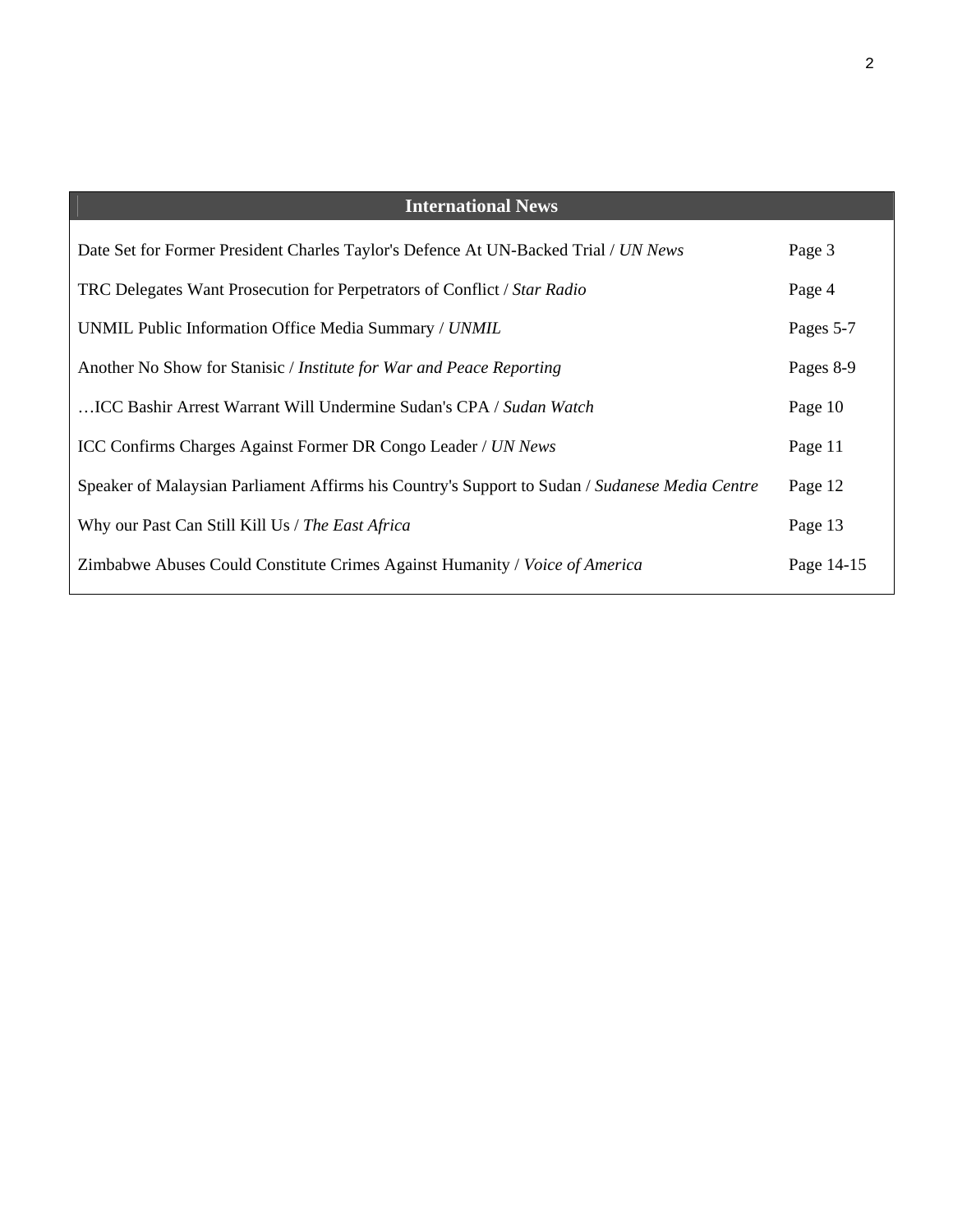## UN News Thursday, 18 June 2009

## **Liberia: Date Set for Former President Charles Taylor's Defence At UN-Backed Trial**

The United Nations-backed Special Court for Sierra Leone today announced that lawyers for the former President of Liberia, Charles Taylor, will begin their defence against charges of war crimes and crimes against humanity on 13 July.

Mr. Taylor's lawyers will make their opening arguments on that day in The Hague, where the Court is based, and the preparatory hearing is slated for 6 July. In 2006, the Security Council authorized the trial to be held in the Netherlands, instead of its usual venue in Sierra Leone's capital, Freetown, citing security reasons.

The Prosecution rested its case against Mr. Taylor in February after presenting 91 witnesses to provide testimony.

The former President has pleaded not guilty to the 11 counts of war crimes and crimes against humanity, which include pillage, slavery for forced marriage purposes, collective punishment, and the recruitment and use of child soldiers.

The charges relate to his alleged support for two rebel groups in neighbouring Sierra Leone, the Armed Forces Revolutionary Council and the Revolutionary United Front, during that country's civil war from 1996 to 2002.

The Special Court for Sierra Leone was established in January 2002 through an agreement between Sierra Leone's Government and the UN. It cannot impose a life sentence, but it has already sentenced two defendants in another case to 50 years in jail. Britain has said it would be willing to imprison Mr. Taylor if he is found guilty.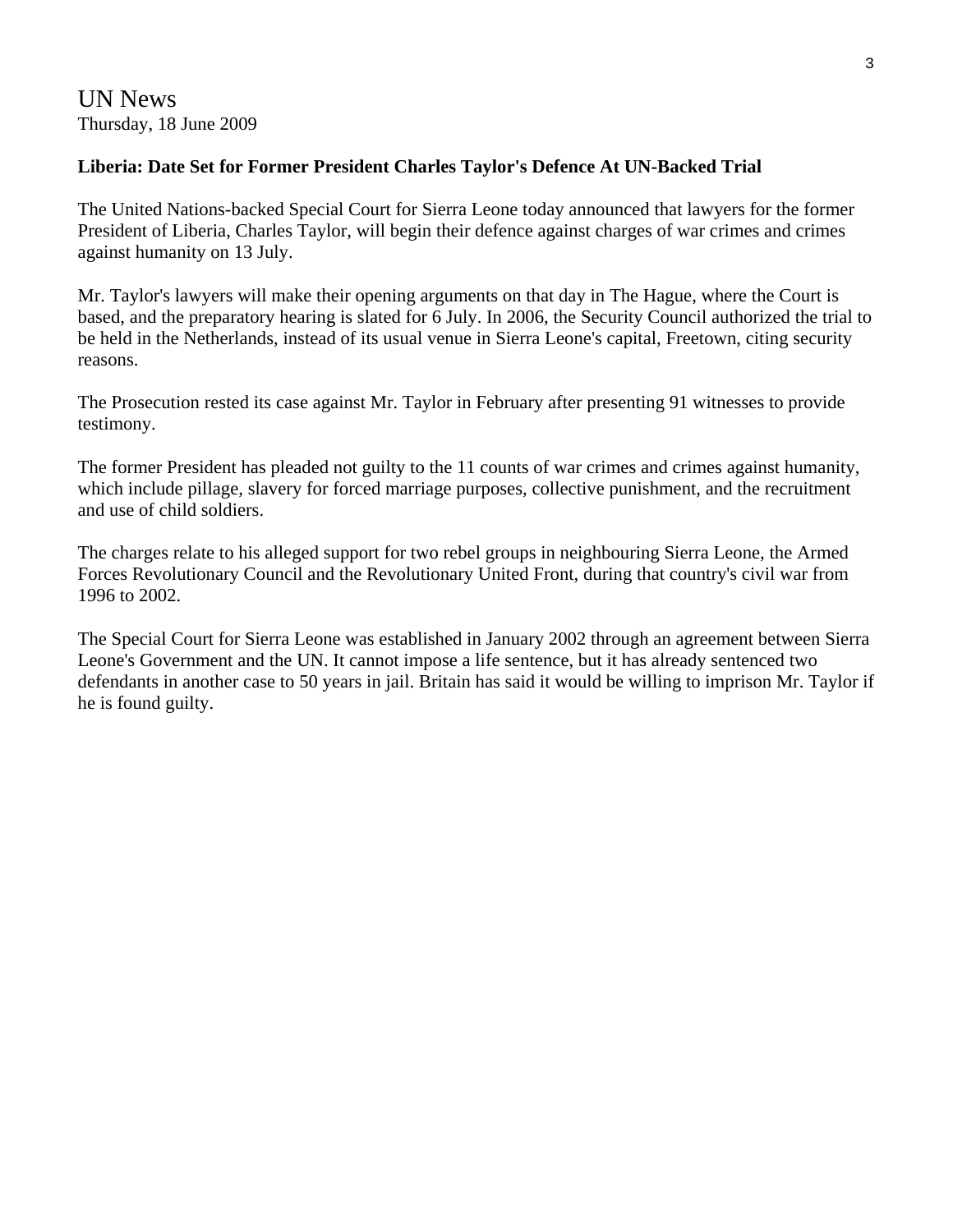Star Radio Saturday, 20 June 2009

#### **TRC delegates want prosecution for perpetrators of conflict**

Written by Robert J. Clarke, Jr.

Delegates at the just ended National Reconciliation Conference have recommended prosecution for perpetrators of the civil conflict.

The delegates in their 38-count resolution also called for the denial of perpetrators to elected or appointed positions.

They want monuments and multi-purpose halls built at massacre sites in honor of those who were killed in the civil war.

The over four hundred participants called for the change of the motto on the Liberian seal from the Love of Liberty Brought Us Here to the Love of Liberty Unites Us Here.

They also proposed that a palm tree be used as a national symbol.

At the sametime the delegates recommended a review of the constitution and the rewriting of Liberia's history.

The 38-count resolution further wants a decrease in the number of political parties in the country and the election of county superintendents.

Receiving the participants' resolution, TRC Chairman Jerome Verdier thanked the delegates and promised to place the recommendations in the Commission's final report.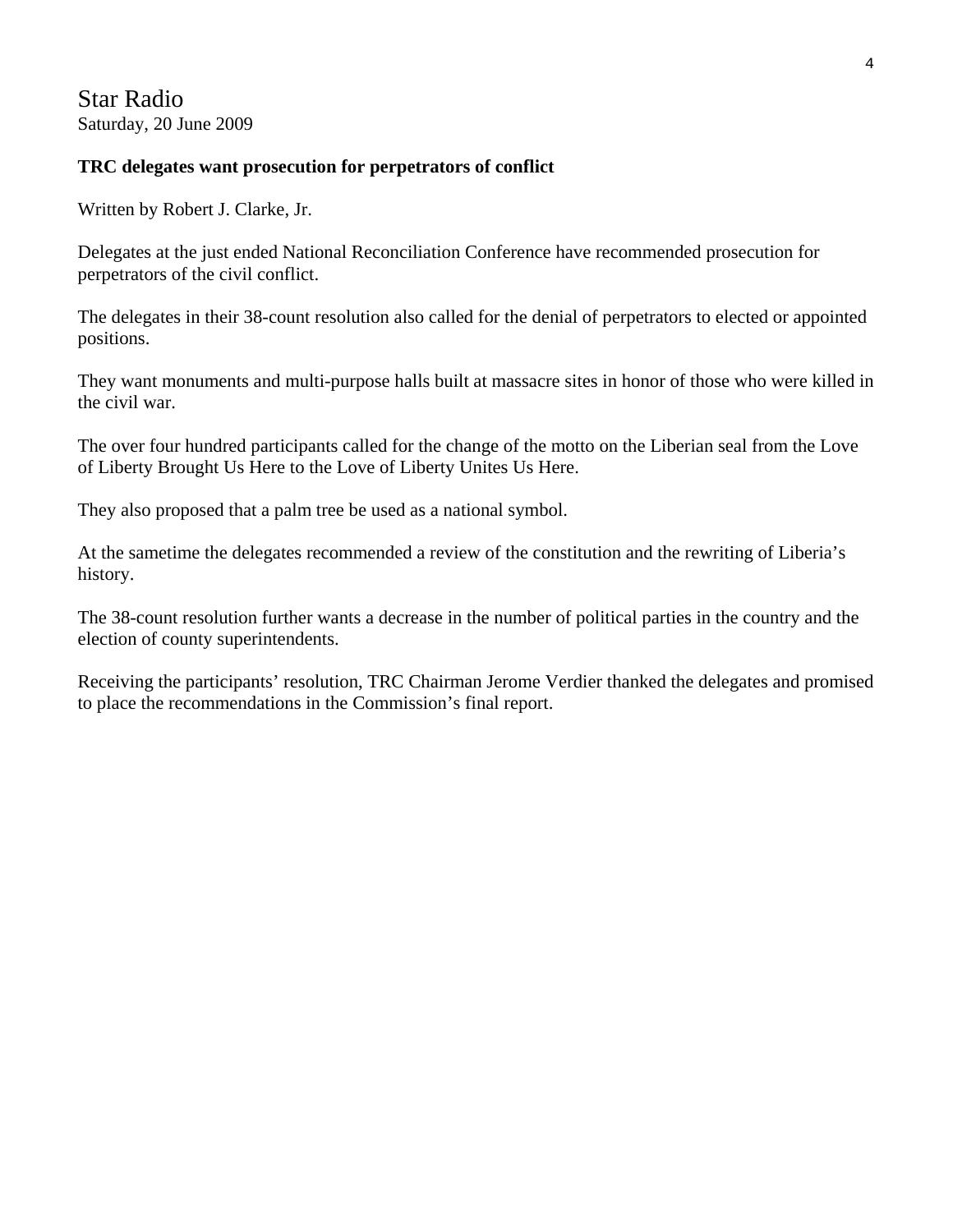

**United Nations We Nations Unies** 

United Nations Mission in Liberia (UNMIL)

## **UNMIL Public Information Office Media Summary 19 June 2009**

*[The media summaries and press clips do not necessarily represent the views of UNMIL.]* 

## **International Clips on Liberia**

## **International Clips on West Africa**

#### **Local Media – Newspaper**

#### **Police Questioned over Budgetary Allotment for Vehicles**

(The Inquire, Heritage, The News)

- Police authorities in Monrovia have been questioned over the expenditure of funds allotted in the 2008/09 budget for the purchase of vehicles.
- The Joint Legislative Budget Committee raised concern over the use of the money which is in the tone of US\$450.000.
- The money was allotted to buy one vehicle for each of the fifteen Counties for use by the Police.
- Responding to the inquiries of the Legislature, Deputy Police Director Asatu Bah-Kenneth said the money was used for the purchased of vehicles and was dispatched to all of the Counties.
- However, a member of the budget committee Senator Adolphus Dolo of Nimba County disputed the account of the Police saying there were no regional vehicles in some areas including Margibi County.
- Meanwhile, the budget committee has resolved to meet police and Justice Ministry authorities in a secret session on some controversial issues.

#### **Government, Partners Sign US\$400,000 Agriculture Project**

(National Chronicle, Daily Observer)

- Government and its partners have signed nearly half a million US Dollars project for the establishment of the Centre Shanghai Initiative.
- The Food and Agriculture Organization (FAO) Country Director to Liberia, Dr. Winfred Harmon said the centre would stimulate rural development through agriculture based businesses.
- Dr. Harmon said the beneficiaries who are mostly youths would be able to transform agriculture products into other produce for use.
- He said a big centre has already been built in Bensonville with satellite centres in some counties to initiate the project.
- Acting Agriculture Minister Lorpu Kandakai who signed on behalf of government thanked the partners for the project and promised government's full cooperation.

#### **Police Officers Storm Central Bank in Demand of Delayed Salaries**

(Daily Observer)

- The Daily Observer reports that several police officers yesterday stormed the Central Bank of Liberia (CBL) over delayed salaries.
- Reports say since the end of last month, some officers received their checks only last week while other received their pay some three days ago.
- Some personnel of the LNP who preferred anonymity said they were getting frustrated with the system of payment saying they were not happy with the situation.

#### **Police Launches Manhunt for 'Black Cat'**

(Daily Observer, The News, The Inquirer)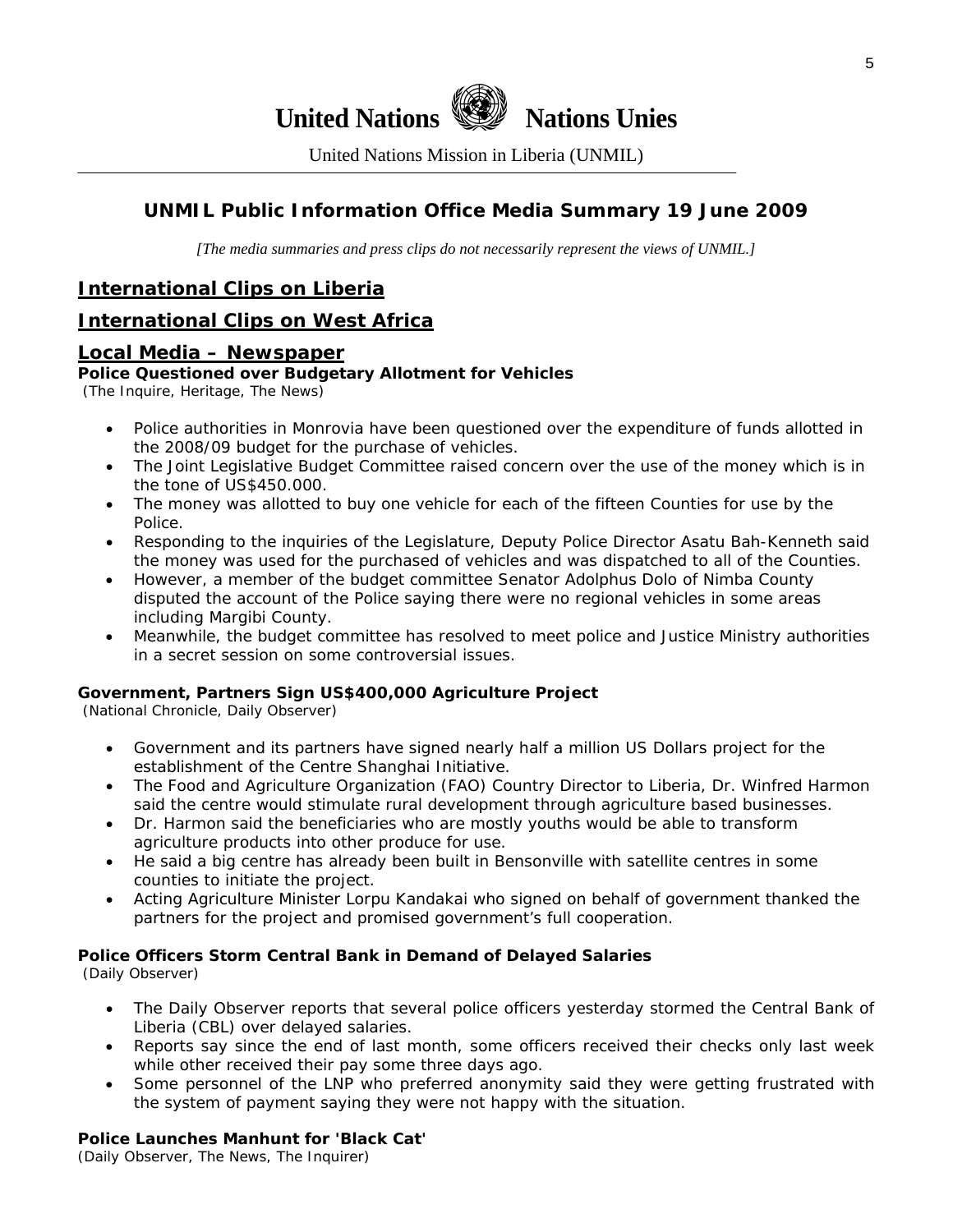- The Liberia National Police (LNP) has arrested four armed robbers in the Barnesville, suburb of Monrovia.
- According to police authorities, the robbers raided several homes during the robbery and raped a 16-year old girl in the process.
- Those arrested are Anthony Porka, Lolloh Seaygeh, Wehsle Damilia and Amos Johnny.
- Two other notorious suspects identified as "Black Cat" and Marcus Niki Black are reportedly on the run.

#### **28 'Illegal Health Institutions' Ordered Closed**

(Daily Observer)

• The Government, through the National Commission on Higher Education (NCHE) at the Ministry of Education (MOE), in collaboration with the Ministry of Health and Social Welfare (MOH/SW), yesterday ordered the closure of over 28 health institutions that are 'illegally' operating across the country.

#### **Senator Lansanah to Face Police Questioning over Guthrie "Shooting"**

(The Informer)

- The Senior Senator of Bomi County, Hon. Lahai G. Lansanah is to shortly appear before a Police Panel of investigators to comment on his alleged role in the fatal shoot-out at the Guthrie Rubber Plantation in Bomi and Cape Mount Counties early this year.
- Three persons were wounded in the shout-out.
- Information Minister, Dr. Lawrence K. Bropleh said the committee set up by President Sirleaf to investigate the Guthrie shoot-out resolved to invite the Senator for questioning over the incident.
- It can be recalled that early this year workers at the Guthrie Rubber staged a violent demonstration in demand of three months salary arrears allegedly owed them by the Guthrie Plantation Interim Management Team.

#### **Local Media – Star Radio** *(News monitored today at 09:00 am)*  **Another Error Discovered in 2009/2010 Draft budget**

- The joint legislative budget committee has discovered another error in the 2009/2010 draft fiscal budget.
- The error was found in the proposed budget of the Justice Ministry with emphasis on the Police and Corrections Palace.
- It was discovered that the salary of newly recruited correction officers and other personnel was placed under the draft budget of the Police.
- The placement meant there were two budgets for salary payment of newly recruited correction officers and other personnel.
- One of the salary payments was placed under the Police while the other was placed under the Bureau of Corrections.

(*Also reported on, Sky F.M., Truth F.M. and ELBC*)

#### **Government to Take over AFL Training Command Early Next Year**

- Government has revealed it would formally take over the training command of the Armed Forces of Liberia from its international partners as of January 2010.
- The statement followed a meeting between Defense Minister Brownie Samukai and Egyptian Ambassador to Liberia Ahmed Yakoub.
- Minister Samukai encouraged Liberia's international partners to give more support to the country saying such support was necessary to help Liberia meet its training needs for senior and junior officers of the AFL.
- He said government was looking up to ECOWAS, the African Union, EU and members of the Defense Support Group to enhance Liberia's training needs.
- Meanwhile, Minister Samukai has thanked the United States Government for increasing training slots to the Armed Forces of Liberia.

(*Also reported on, Sky F.M., Truth F.M. and ELBC*)

#### **Murder' Suspect Set Free in Harper**

• Reports from Maryland County say the Justice Ministry has ordered the release of Edward Wilson, the man at the centre of the violence in Harper.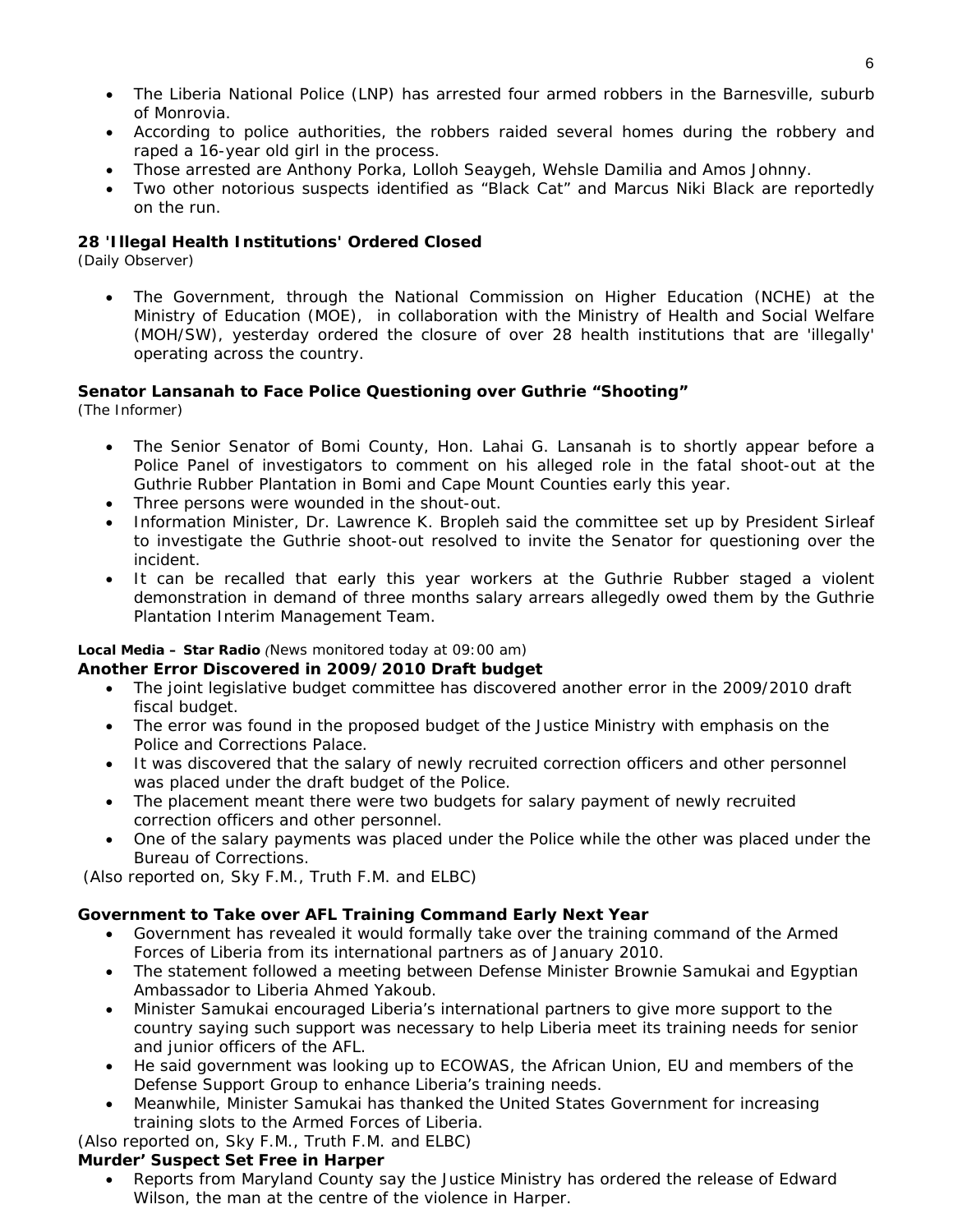- Several residents of Harper engaged in a violent protest last week, on suspicion that Wilson killed one Thomas Davies for ritualistic purposes.
- But government says an autopsy conducted shows that Thomas died from natural causes and could not detained Wilson further.
- Our correspondent also spoke of the release on bail of seven of fourteen young people taken to court for the disturbance in Harper.
- According to the reports, government has also reduced the curfew imposed in the County by two the hours. The curfew now runs from dusk to dawn.

#### **Court Denies Change of Venue for Trial of Twenty-Three Motorcyclists**

- The 9<sup>th</sup> Judicial Circuit Court in Bong County has denied a motion for change of venue in the case involving twenty-three motorcyclists allegedly involved in the February 27 violent demonstration in Gbarnga following the death of a colleague.
- The court argued that the prosecution failed to provide sufficient reasons to warrant a change of venue.
- Despite the denial of the motion, no specific time has been set for the trial of the case.

#### **Police Questioned over Budgetary Allotment for Vehicles**

(*Also reported on, Sky F.M., Truth F.M. and ELBC*)

#### **Government, Partners Sign US\$400,000 Agriculture Project**

- Government and its partners have signed nearly half a million US Dollars project for the establishment of the Centre Shanghai Initiative.
- The Food and Agriculture Organization (FAO) Country Director to Liberia, Dr. Winfred Harmon said the centre would stimulate rural development through agriculture based businesses.
- Dr. Harmon said the beneficiaries who are mostly youths would be able to transform agriculture products into other produce for use.
- He said a big centre has already been built in Bensonville with satellite centres in some counties to initiate the project.
- Acting Agriculture Minister Lorpu Kandakai who signed on behalf of government thanked the partners for the project and promised government's full cooperation.

(*Also reported on, Sky F.M., Truth F.M. and ELBC*)

\*\*\*\*\*\*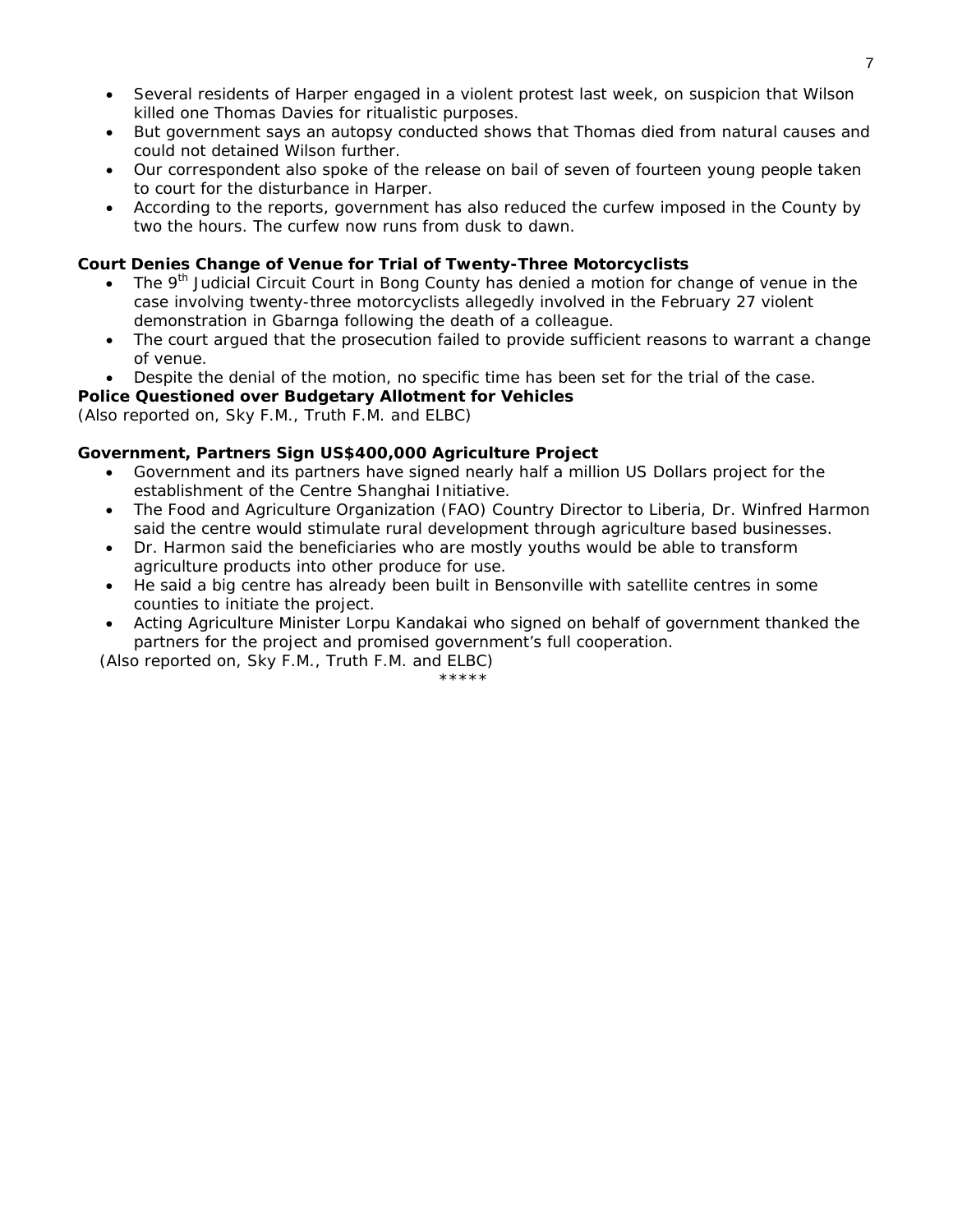## Institute for War and Peace Reporting Monday, 22 June 2009

ICTY - Tribunal Update Courtside

#### **Another No Show for Stanisic**

Proceedings against Serbian police officials postponed again due to suspect's poor health.

By Simon Jennings in The Hague

The war crimes trial of two former Serbian police officials has been further delayed after one of the defendants, who suffers from several long-term illnesses, once more failed to attend court.

Jovica Stanisic and Franko Simatovic are charged at the International Criminal Tribunal for the former Yugoslavia, ICTY, for responsibility for crimes, including murder, persecution, forced deportation and other inhumane acts.

Stanisic was head of the Serbian State Security, DB, between December 1991 and October 1998. Simatovic, also known as "Frenki", was the commander of the DB's special operations unit between 1991 and 1995.

According to the prosecution's indictment, they are responsible for "the forcible and permanent removal of the majority of non-Serbs, principally Croats, Bosnian Muslims and Bosnian Croats from large areas of Croatia and Bosnia and Hercegovina".

Prosecutors allege that the two defendants provided logistical support for Serb paramilitary units – including Arkan's Tigers, the Red Berets, the Scorpions and Martic's militia – which committed crimes against non-Serbs in Croatia and Bosnia.

Stanisic and Simatovic have both pleaded not guilty to all charges against them.

The trial began on April 28 last year, but was suspended only two weeks later, on May 16, due to Stanisic's poor health.

The defendant, who was suffering from osteoporosis, kidney stones, pouchitis and depression, was unable to attend court hearings or watch proceedings via a video link set up for him at the United Nations prison in The Hague where he was in custody. He had refused to give up his right to be present during trial hearings.

Stanisic was then granted provisional release from the UN detention unit on May 26, 2008, to allow him to receive medical attention and recuperate in Serbia.

Following treatment in Belgrade, Stanisic returned to The Hague last week as judges sought to restart the trial.

On the basis of medical reports from his doctors in Belgrade, judges had scheduled for the trial to start again on May 25, ruling that the defendant was able to participate in the proceedings.

However, as so often happened in the run up his trial last year, Stanisic again failed to attend a meeting between the parties in court this week.

"We were informed that Stanisic has claimed that he is too unwell to attend court or be present in a video link room [at the UN detention unit]," Dutch judge, Alphons Orie, told the parties on May 12.

According to Judge Orie, the reporting medical officer at the UN detention unit, Dr Michael Eekhof, had written to the judges informing them that Stanisic was not too ill to come to the proceedings.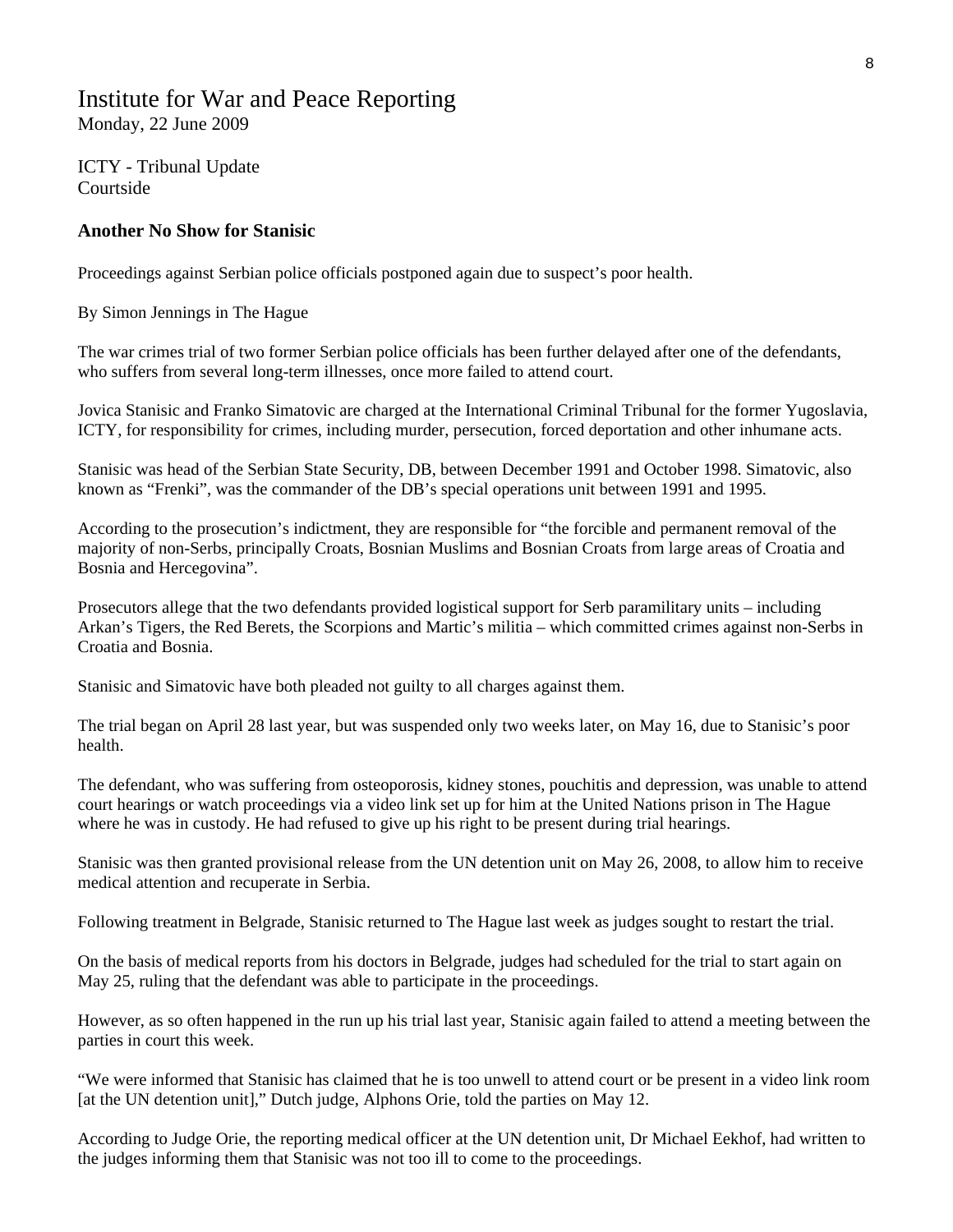Eekhof's letter explained that the defendant had visited a gastroenterologist and had undergone an MRI scan the previous day and was going to see a neurologist later this week. Eekhof had not mentioned the defendant's capacity to use the video link from the prison, said the judge.

According to Stanisic himself, he "cannot stand or walk for more than a few moments", said Judge Orie.

Medical reports say his psychological condition has deteriorated and he now suffers from a herniated disc in his lower spine, said the judge.

Judge Orie informed the parties that he had also spoken with Dr Paulus Falke, the doctor who treats inmates at the UN prison, who had told him that he could not exclude the possibility that Stanisic was exaggerating his health problems in light of his pending trial.

Before this week's hearing, Stanisic's lawyers had asked for the restart of the trial to be delayed by four weeks due to their prior commitments in other cases before the International Criminal Tribunal for Rwanda and the Special Court for Sierra Leone.

Judge Orie said the chamber would make a decision on their request but regardless of their concern, pushed back the start date of the trial by two weeks "for a variety of reasons". A pre-trial conference will now be held on June 2.

The judge also addressed administrative matters relating to the trial's suspension for over a year.

He sought to clarify notice given by the judges' order that evidence already entered would have to be reproduced before the court.

The prosecution had made its opening statement and presented one witness to the court before the trial was suspended.

"Witnesses heard or exhibits admitted at the initial commencement of trial proceedings in this case shall not be considered as evidence without presentation anew following recommencement of trial," confirmed Judge Orie from the order given by judges.

"Everything that happened after the start of the trial is more or less annulled, doesn't count and therefore has to be repeated.

"This does not affect any rulings that have been completed before the trial started."

Judge Orie confirmed that Stanisic would not be granted further provisional release between the hearing and the scheduled start of the trial.

Only if further delays arose due to Stanisic's ailments would judges then consider granting provisional release, he said.

While the court adjourned until June 2, Orie noted that further meetings between the parties might be necessary before then to discuss Stanisic's poor health.

Simon Jennings is an IWPR reporter in The Hague.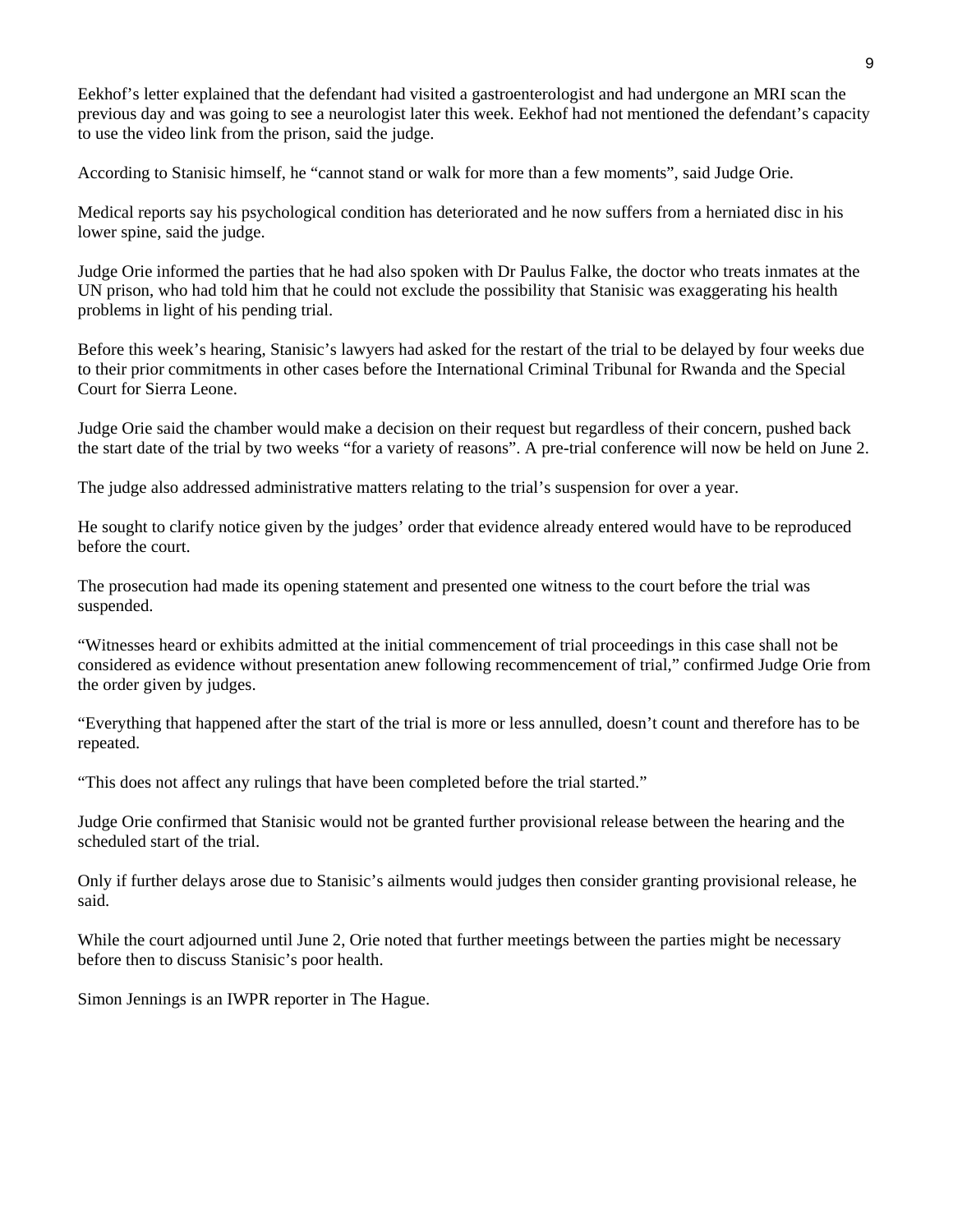## Sudan Watch Wednesday, 17 June 2009

## **Paul Moorcraft says ICC Bashir arrest warrant will undermine Sudan's CPA, peace must come before justice**

Paul Moorcraft says the ICC Bashir arrest warrant will undermine Sudan's Comprehensive Peace Agreement (CPA). Peace must come before justice. The Doha talks between JEM and NCP were about to succeed but were more or less sabotaged by the ICC's decision to issue an arrest warrant.

As debate over the arrest warrant issued against President al-Bashir by the International Criminal Court continues, a foreign political analyst thinks that the warrant will undermine the implementation of the Comprehensive Peace Agreement.

The Director of the UK-based Centre for Foreign Policy Analysis, Professor Paul Moorcraft, told Sudan Radio Service on Tuesday that peace must come before justice because arresting Bashir at this time will destroy the CPA as well as complicate the peace process in Darfur. He added that both parties have committed atrocities in the region.

[Professor Paul Moorcraft]:"I don't particularly like President al-Bashir but my main argument is that the ICC arrest warrant is more likely to end up ensuring that al-Bashir stays in power for life. But it also puts pressure on the CPA. You could argue that the president says he is innocent, well, he should go to The Hague, but we know he is unlikely to do that. There is no doubt that a lot of atrocities were committed by the Sudanese Army in Darfur, just as today, the JEM and the rebel elements of the SLA are also committing awful atrocities, especially against workers in the NGOs who are trying to feed the Darfur people. So, yes there are crimes on both sides but at the moment what am saying is in short, peace must come before justice. It is great to have both and maybe they will come in time, but what matters is bringing peace to Darfur, end the suffering and not to undermine the north-south agreement and that's what I fear the ICC will bring. Peace before justice.

Professor Moorcraft also doubts that an African Union court would resolve the Darfur conflict.

[Professor Paul Moorcraft]: "Africa doesn't have a good record, the African Union is full of dictatorships, but there is no simple solution. As long as African states are badly governed there will be no easy solution to get rid of presidents-for-life".

He said that the imposition of European standards in solving African issues can be disastrous, adding that only a political solution can end the Darfur conflict.

[Professor Paul Moorcraft]:"I think sometimes when there is western intervention it can cause negative consequences in Africa. So, political investment is good, political investment like in Naivasha, repeating itself in Darfur. But I have doubts about the intent to impose European standards. Remember, very few only 27 percent - of the world has signed up to the ICC. it is not an International Court of Justice, many countries have not joined and at the moment virtually all those who have been indicted have been African leaders, it seems to me that that smacks a little of colonialism."

Professor Moorcroft added that the Doha talks between the Justice and Equality Movement and the National Congress Party were about to succeed but that they were more or less sabotaged by the ICC decision to issue President al-Bashir with an arrest warrant.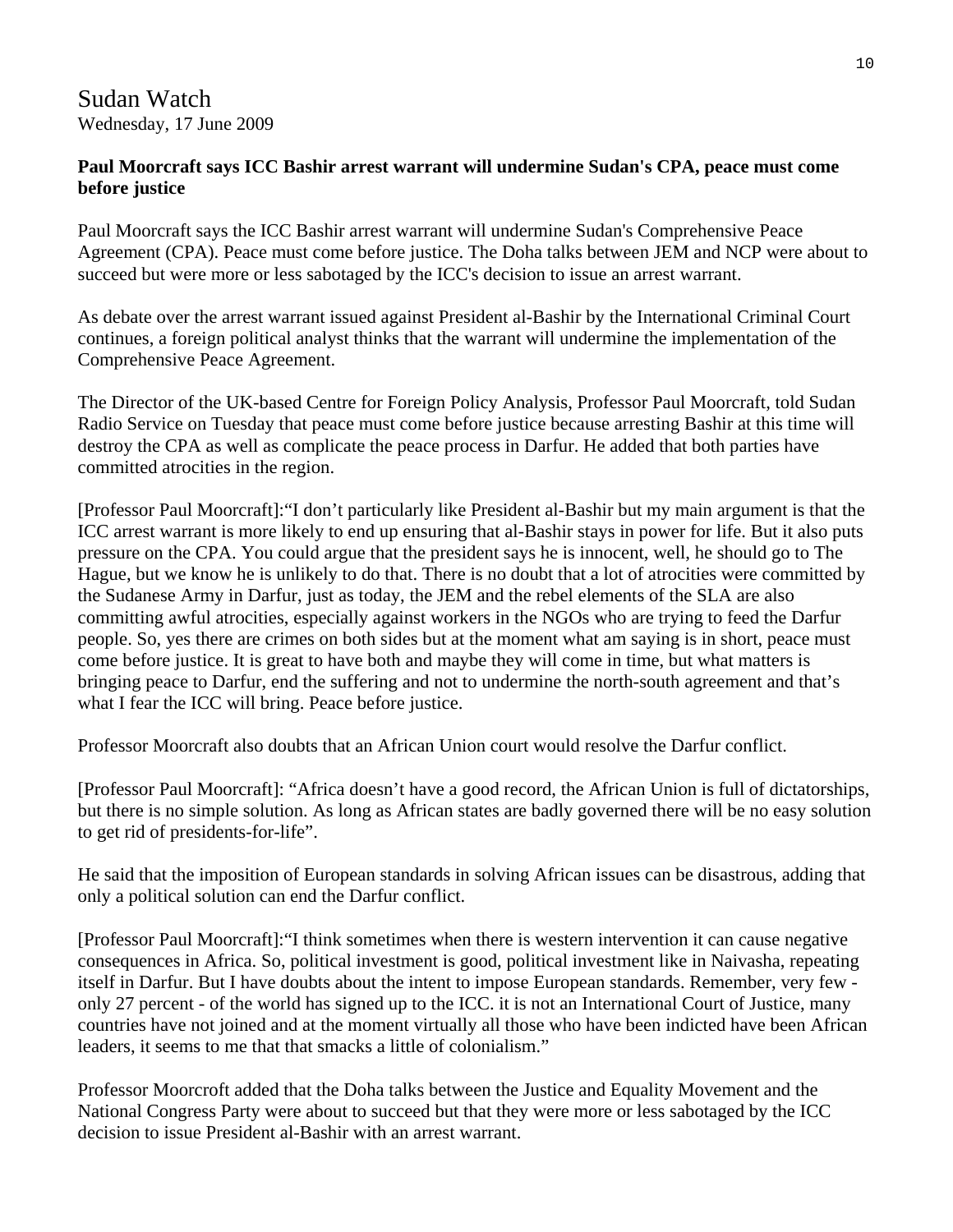## UN News Thursday, 18 June 2009

## **ICC confirms charges against former DR Congo leader**

The International Criminal Court (ICC) has confirmed charges of war crimes and crimes against humanity against former Congolese vice-president Jean-Pierre Bemba Gombo for acts committed in the Central African Republic (CAR).

In the decision announced yesterday, judges in The Hague-based ICC found that Mr. Bemba had the "necessary criminal intent" when in 2002 he ordered his armed group, the Mouvement de libération du Congo (MLC), into CAR to back up embattled leader Ange-Félix Patassé.

According to the ICC, MLC fighters committed war crimes and crimes against humanity on that mission, with Bemba "effectively acting as military commander." His alleged responsibility covers crimes committed between October 2002 and March 2003.

The alleged crimes include rape, murder and pillaging. Torture was among the crimes the Court did not uphold, citing a lack of evidence.

Mr. Bemba was arrested in May 2008 by Belgian authorities and transferred to the ICC in July.

He is to stand trial at a date still to be determined.

The situation in CAR is one of four – along with Darfur, the Democratic Republic of the Congo (DRC) and Uganda – currently under investigation by the Prosecutor of the ICC, an independent, permanent court that tries persons accused of genocide, crimes against humanity and war crimes.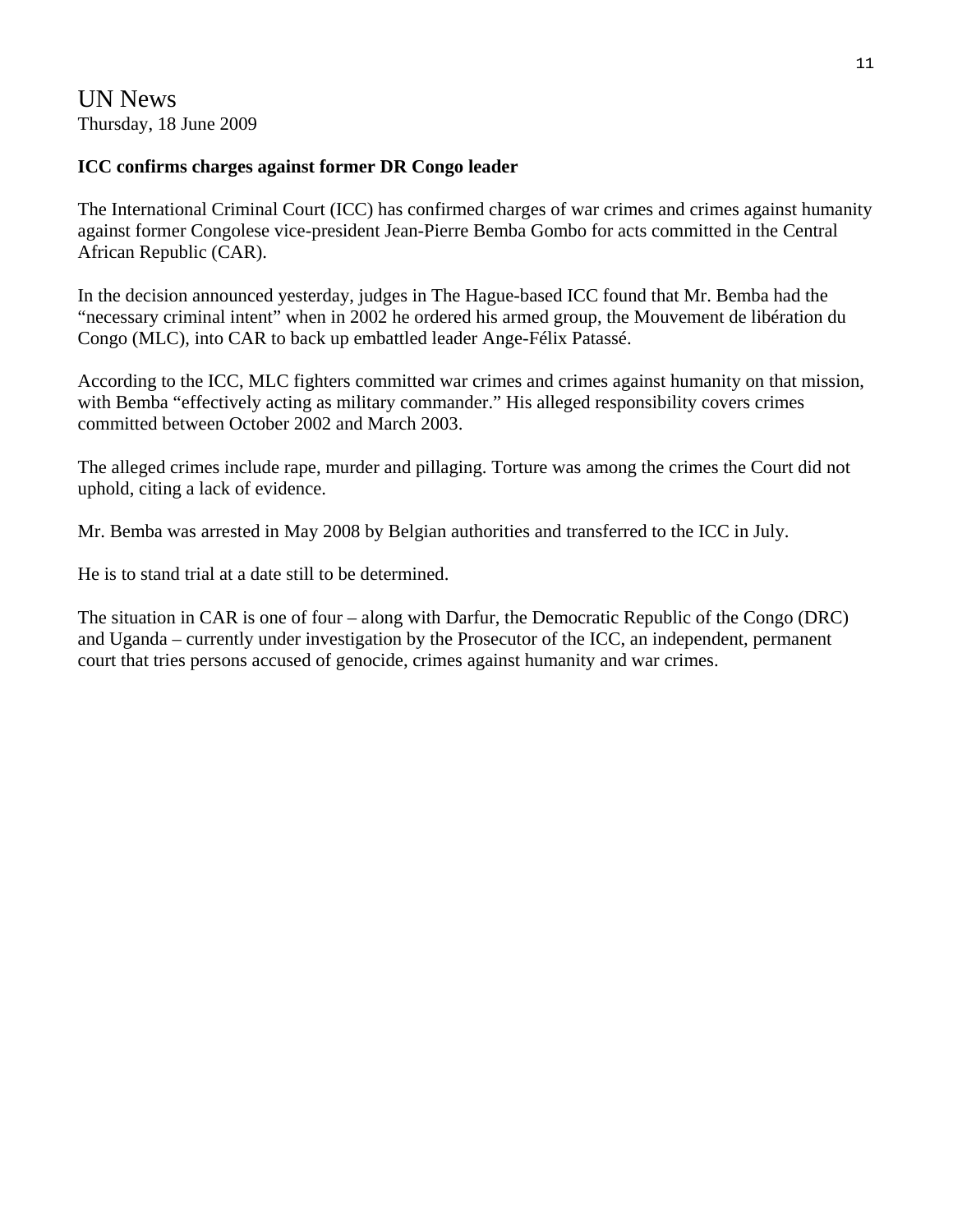## Sudanese Media Centre

Thursday, 18 June 2009

## **Speaker of Malaysian Parliament Affirms his Country's Support to Sudan concerning ICC Allegations**

The Speaker of the Malaysian Parliament, Amin Haj Mulia, has affirmed his country''s full support to Sudan concerning the allegations of the so-called International Criminal Court (ICC). He expressed the affirmation when he received Wednesday Sudan Ambassador to Malaysia, Nader Yousif Al-Tayeb.

The Speaker of the Malaysian Parliament said that claims of the ICC against President Al-Bashir are false and politically motivated. He praised the strong support being accorded by the Sudanese people to their President Meanwhile, Ambassador Al-Tayeb expressed Sudan praise over the firm support of Malaysia to Sudan at all domains.

The Malaysian Parliament''s Speaker and Ambassador Al-Tayeb discussed progress of the distinguished relations between Sudan and Malaysia. Ambassador Al-Tayeb said that Sudan is regarding Malaysia as a strategic partner, referring to the cooperation between the two countries in the petroleum, gas, education and capacity building fields.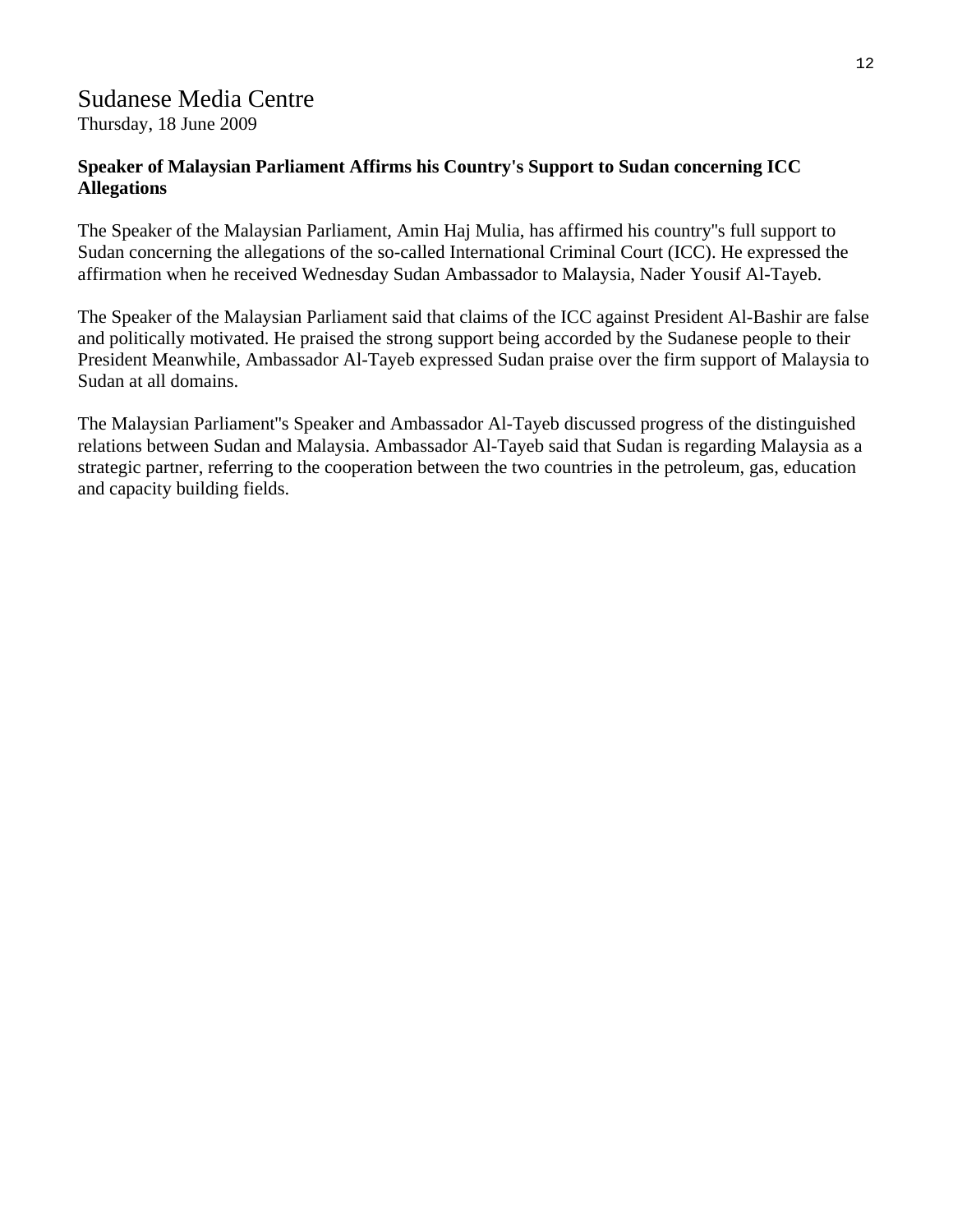## The East African Monday, 22 June 2009 http://www.theeastafrican.co.ke/opOrEd/comment/-/434750/613426/-/ammkwt/-/

## **Why our past can still kill us**

#### By L. Muthoni Wanyeki

As the country waits for our long-awaited Truth, Justice and Reconciliation Commission to be approved by the president and gazetted, important steps towards transitional justice are quietly being addressed elsewhere.

One of the big debates around the TJRC was how long back it would go. In the end, we settled for the period from Independence to the signing of the national accord last year.

So this does not lock out veterans of Mau Mau and other anti-colonial movements, it was agreed that the TJRC would cover their post-Independence grievances.

The National Rainbow Coalition, on coming into power in 2002, finally unbanned the Mau Mau enabling its members to organise openly, almost 40 years after the Union Jack was lowered and the flag of the independent Republic of Kenya raised for the first time.

The government, through the National Museums of Kenya, also began a process of official recognition of our freedom fighters through the network of community museums across the country.

Prime Minister Raila Odinga has committed to a Cabinet discussion of the welfare needs and other demands of the The Mau Mau War Veterans Association.

AT THE COAST, THERE ARE NOW Annual celebrations in honour of Me Katilili wa Menza, the Giriama prophet who led her people against the advent of the British in Kenya.

In the Rift Valley, a foundation honours Koitalel arap Samoei, the Nandi leader who led his people against the British incursions.

What all these efforts have achieved is to place the contentious issues of history squarely before generations that grew up being taught next to nothing about how our independence was actually achieved.

It was achieved in many ways: by the cultural/religious resistance exemplified by Me Katiliti wa Menza and Elijah wa Masinde of Dini ya Msambwa; by the labour resistance exemplified by Makhan Singh; by the political resistance exemplified by the political parties; by the popular resistance exemplified by Mary Wanjiru (who led the protest against the arrest of Harry Thuku of the Gikuyu Central Association and was one of the first to be shot down outside of the Norfolk Hotel); and by the armed resistance of the Mau Mau.

Kenyans from all walks of life and across the country stood up so that we could be free.

But the version of history taught to us was sanitised — sweeping crucial issues under the carpet so as to "forgive without forgetting." It was one-sided history, contributing to much of the feelings of ethnic and racial exclusion today.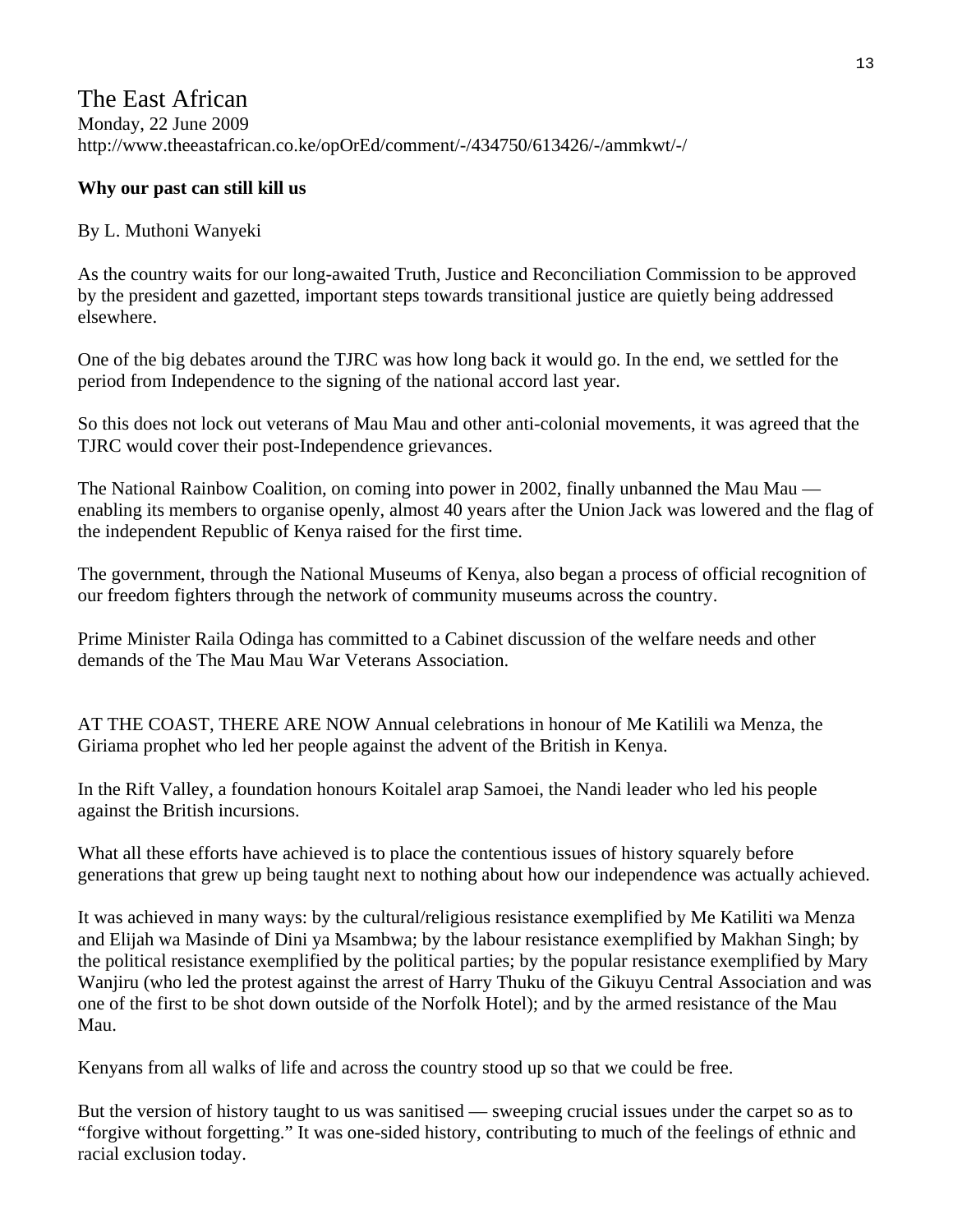Voice of America Sunday, 21 June 2009

## **Rights Report: Zimbabwe Abuses Could Constitute Crimes Against Humanity**

By Scott Bobb Johannesburg

A study by human rights groups in southern Africa say torture and other abuses in Zimbabwe have been so widespread and systematic that they could be considered crimes against humanity. And it says these abuses continue, causing a major blemish on the four month-old power-sharing government.

The director of the Harare-based Research and Advocacy Unit, Tony Reeler, says a review of investigations by numerous rights groups shows that torture and gross human rights violations in Zimbabwe have been perpetrated for decades on what he calls an epidemic scale.

He says the abuses have been widespread and systematic which fulfills a definition of crimes against humanity.

He adds that victims have identified senior Zimbabwean officials as being behind the violence. And they have testified that torture centers were set up in government-owned buildings such as schools and clinics.

He says this indicates that, at the very least, the state condoned the abuse. "You can be accused of crimes against humanity in two ways. One is that you are actively involved in the commission of those things. The second is that you do not take active steps to prevent it. Omission is also very important," he said.

Reeler's report was based on investigations by more than one dozen human rights groups which, he says, used different methods but came to the same basic conclusions.

His report says human rights abuses occurred for decades in Zimbabwe but that they worsened after the year 2000 and peaked during the disputed elections last year.

In these elections, the former-opposition Movement for Democratic Change defeated President Robert Mugabe's ZANU-PF party in the parliamentary vote.

In the presidential vote, Mr. Mugabe came in second to MDC leader Prime Minister Morgan Tsvangirai but he won the run-off election after Mr. Tsvangirai withdrew citing violence against his supporters.

Mr. Mugabe's government vehemently denies the reports of human rights abuses saying they are lies aimed at de-stabilizing the regime. It notes that some ZANU-PF supporters have also been victimized.

Reeler says that in addition to torture, beatings and intimidation, a new form of abuse has emerged. "Some of the reports have made this point, that there is a new kind of violation floating around. And this is a kind of psychological torture. What you do is you smash their home. You steal their goods. You eat their cattle and their goats and you impoverish them. That's a way of keeping people compliant," he said.

Reeler's report says the abuses have declined since the power sharing government was installed with Mr. Mugabe as president and Mr. Tsvangirai as prime minister. But he says the abuses continue and that is a major blot (stain) on the new government.

Dozens of MDC and human rights activists have been arrested in recent months on charges of plotting to overthrow the state. Many of them have been released on bail but others remain missing.